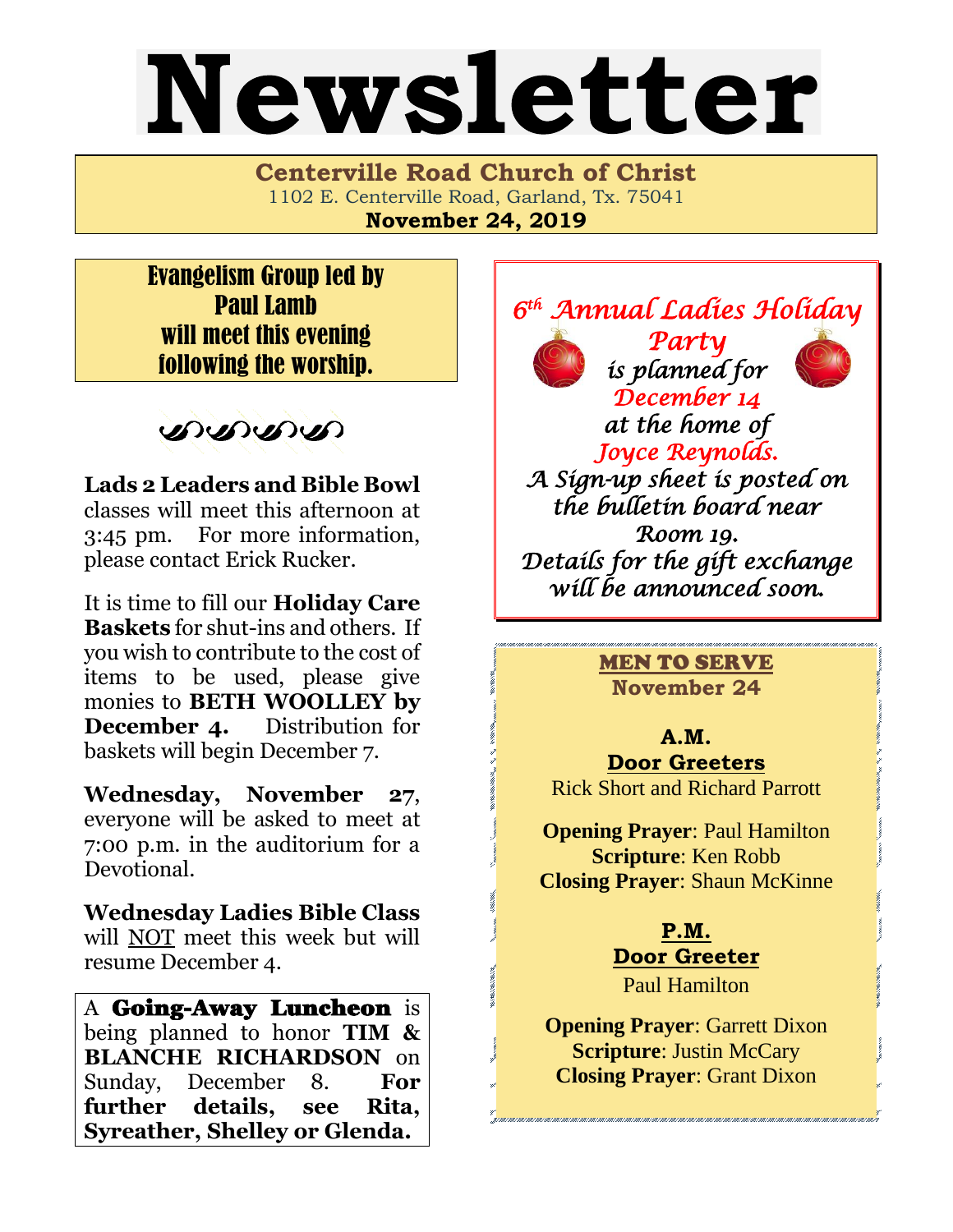### Please keep in your prayers….

- **Luke Hamilton** has been undergoing tests and evaluation to locate the source of stomach issues and find a good treatment plan.
- **Fleta Waynick,** sister-in-law of Iris Hatfield, had a fall and broke her hip and wrist. She was in Baylor of Dallas and will need physical therapy.
- **Ken & Nelmarie Robb** have been ill at home.
- **Kenley Martin,** granddaughter of **Sammye Martin**, is at her home in Amarillo. She has started PT, OT and Speech Therapy, along with homebound school.
- **Jera Stevens** has started a new chemotherapy treatment. needs our continued prayers.
- Please continue to keep **Doris Doyle**  in your prayers.

## **Please be mindful of our shut-ins & those confined to their homes.**

Mary Banks Emily Biggs John Burns Lonnie & Voncile Brown Jerald & Jackie Carroll Judie Dodson Margaret Grayson Marilyn Jackson Joyce Landrum Margaret Majors Anita Orr Polly Savage Carol Short John Shuford Dorothy Tickner Wanda Williams

#### *PANTRY ITEMS NEEDED:*

*Soups/Canned Chili Crackers \*\*\*\*\*\*\*\*\*\**

> **Records:** Contribution: \$ 8,497.

#### **Attendance:**

Sunday Bible Class - 120 Sunday A.M. Worship – 170 Sunday P.M. Worship – 109 Wednesday P.M. - 105

### **SCHEDULE OF SERVICES**

 Sunday Bible Class………9:00 a.m. Sunday A.M. Worship.….10:00 a.m. Sunday P.M. Worship……5:00 p.m. Wednesday P.M.…………7:00 p.m.

## **Elders**

Forrest Bomar Duane Kimble Glenn Mayberry, Jr. Mickey Sandlin

#### **Preacher**

Ken Hope

# **Associate Minister**

Tyler Bush

# **Adult Education**

Duane Kimble

# **Elementary Education**

Alan Stevens

#### **Mission Evangelists**

Ronald Coleman – Rowlett Dan Flournoy – Arlington, TX Ricky Gootam - India Bryant Perry – India Orphanage *Brown Trail School of Preaching TGRN Gospel Radio Network In Search of the Lord's Way* – TV Program

#### **OFFICE & MAILING ADDRESS**

1102 E. Centerville Road Garland, Texas 75041 **Church Office (972) 278-3179** Website: [www.centervilleroad.org](http://www.centervilleroad.org/)